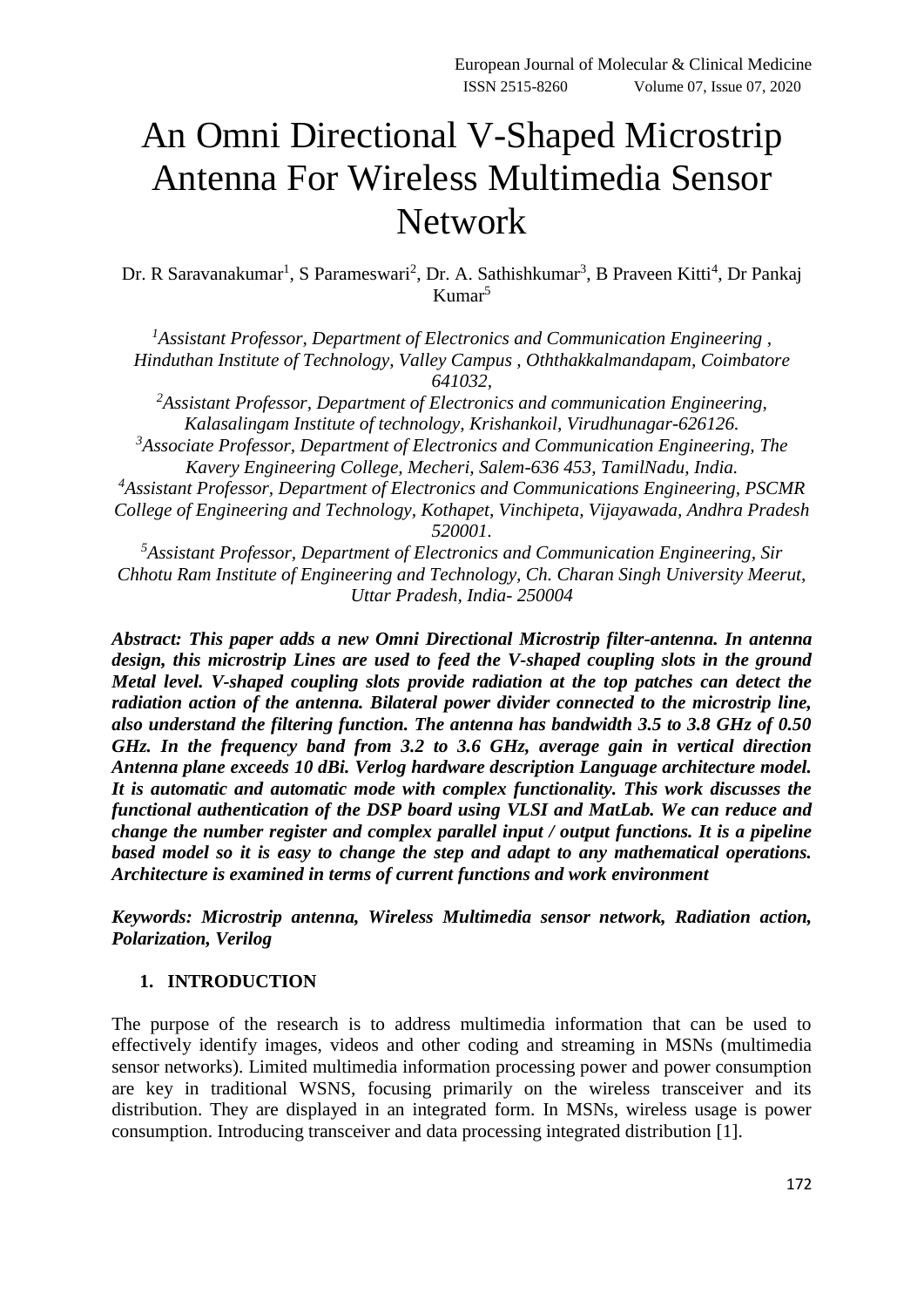How effective is it to balance the power supply in the network without reducing the power consumption of a single node extending the life cycle of the entire network [1]. WMSN The use of these features has attracted a lot of attention from researchers. Therefore, with so many variables it is necessary to reduce it in order to understand the data in a meaningful way. Understand the number of variables using linear combinations of data. PCA is a technology that uses mathematical formulas to convert many interrelated variables into a small number of variables called principal elements [2].

As modern wireless communication technology has developed rapidly over the past few decades, overuse of limited spectrum resources and bands has led to a shortage and congestion of current spectrum. As a result, the interaction between the signals of adjacent or similar channels is greatly increased [3]. Therefore, to eliminate the interference of a useless or malicious signal in the communication system, it is necessary to add a filter that fits the antenna and filter the signal outside the operating frequency band with high selectivity [4].

However, over time, we have promoted many such colonial microstrip versions without ground planes and marketed them as high-performance omnidirectional antennas. What we are selling today uses a cylindrical multigrid polarity that encircles a series of colonies, converting the antenna into a circular polarizer [5].

### *Related work*

Huang et al suggested DWT conversion. Five pipeline stages are used here, which are the basic tools of multiple delays. However, some piping steps can cause the base to expand over time, resulting in the formation of large lattices. The number of steps and the number of registers in the pipeline can be reduced by reconnecting in the middle of the road estimate of the result. The proposed lifting scheme can overcome the shortcomings of previous tasks and the memory size and logical size are unfortunately limited by the output [6].

Lijiang et al suggested a new geometric model to distinguish the spatial correlation features of different types of camera nodes in MSNS based on diversity. Sensing the distance and angle of the camera nodes [7]. Yuang et al. Image compression PCA based methods are studied in detail in the Image Compression field. Recently, scholars in the relevant field have introduced a new theory of compression sensing [8].

One scholar suggested a filter antenna design method in his article. In the reference literature, the  $2 \times 2$  IFA series is indicated. It replaces the final resonance of the filter with the slot antenna to achieve the filtering function. In [9] [10], it is suggested that the coupling line be used as the Admission Inverter or Admissions Converter, respectively. These antennas not only act as radiators, but also as the final echo of the bandpass filter to achieve the filtering function.

In the literature [11], a filter-antenna with edge-coupled filter and printed monopole is studied. The curved design of the edge-coupled filter reduces the size of the structure. The document describes the UWB antenna. It uses a dual U-shaped groove design that can be used to adjust the length of the feeder to achieve high frequency matching and short feeder length.

#### *Omni Directional Microstrip Antenna – Proposed Model*

The internal conductor gradually feeds each radiator element to its ends. This allows for rapid changes in internal and external conductor widths over a half-wavelength period in the microstrip. Each change in width effectively replaces the microstrip internal and external conductors. This connection of the inner-outer conductor sets the potential difference between the adjacent radiator edges, which excites the radiators. Transposition provides the required 180 phase change at each radiator element coefficient at the operating frequency.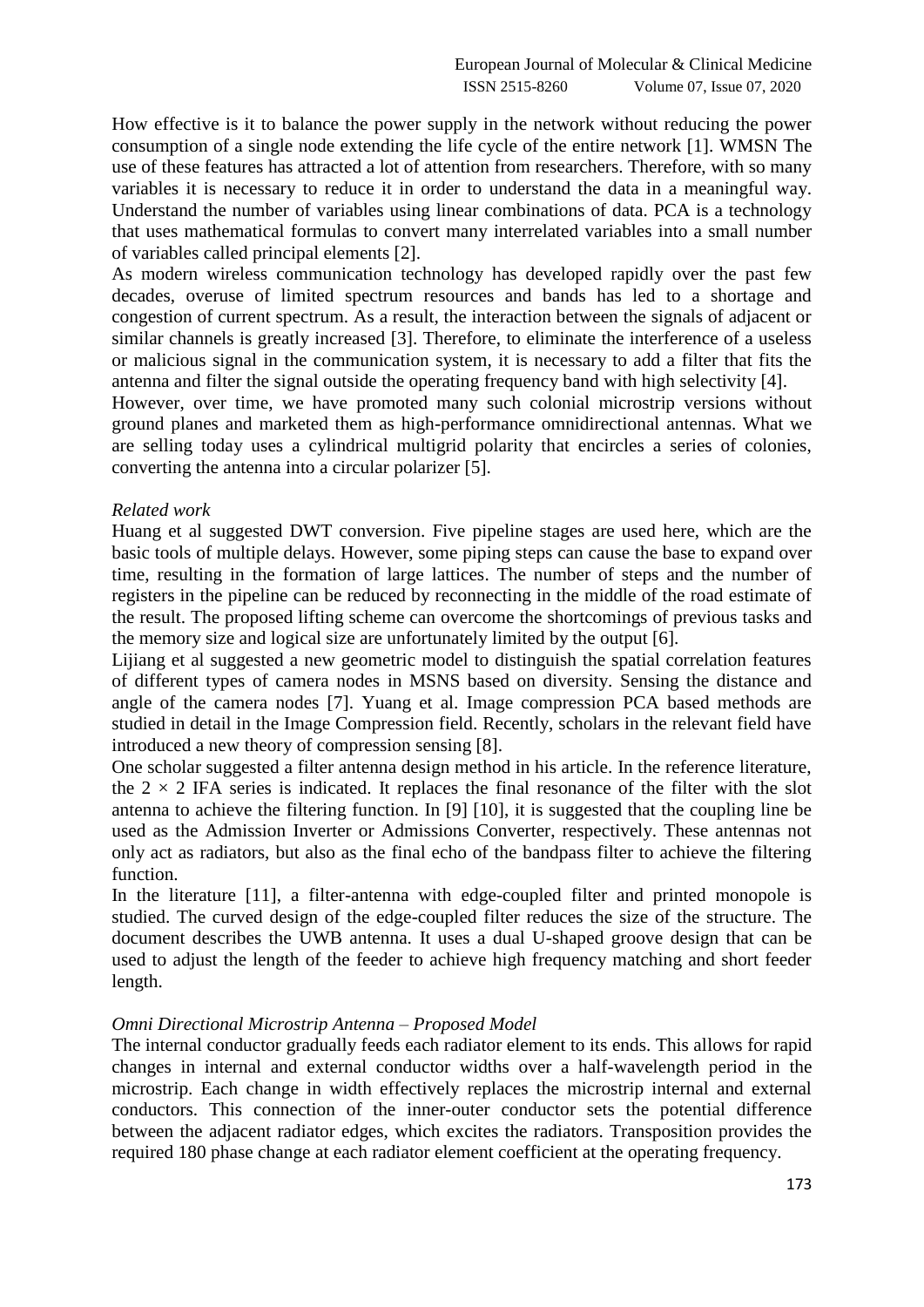

Figure 1: Omni Directional Microstrip Antenna Proposed system



Bottom dielectric V-Shap Mictrostrip data translationshown in Figure 2. The top layer of soil is at the top. The microstrip lines and divider are located at the base of the reference code. The metallization vias is located inside the reference code and connects the power divider to the ground head. The trapezoidal structure is connected to the microstrip line site with a power divider. Bottom width Microstrip width. The width of the upper edge of the microstrip line is the width of the contact with the power divider, 0.1 mm. .

Reduction in practice, Figure 1 this reduction established a planar range with a gain of 20 dB at 15 GHz. We designed it for the department of Information Communication for use in multimedia applications handler. This is a 10 linear e-plane suburban V-Plain range. Each subframe has a center-fed and a total of 20 transposed-microstrip outer outer conductors as radiator elements.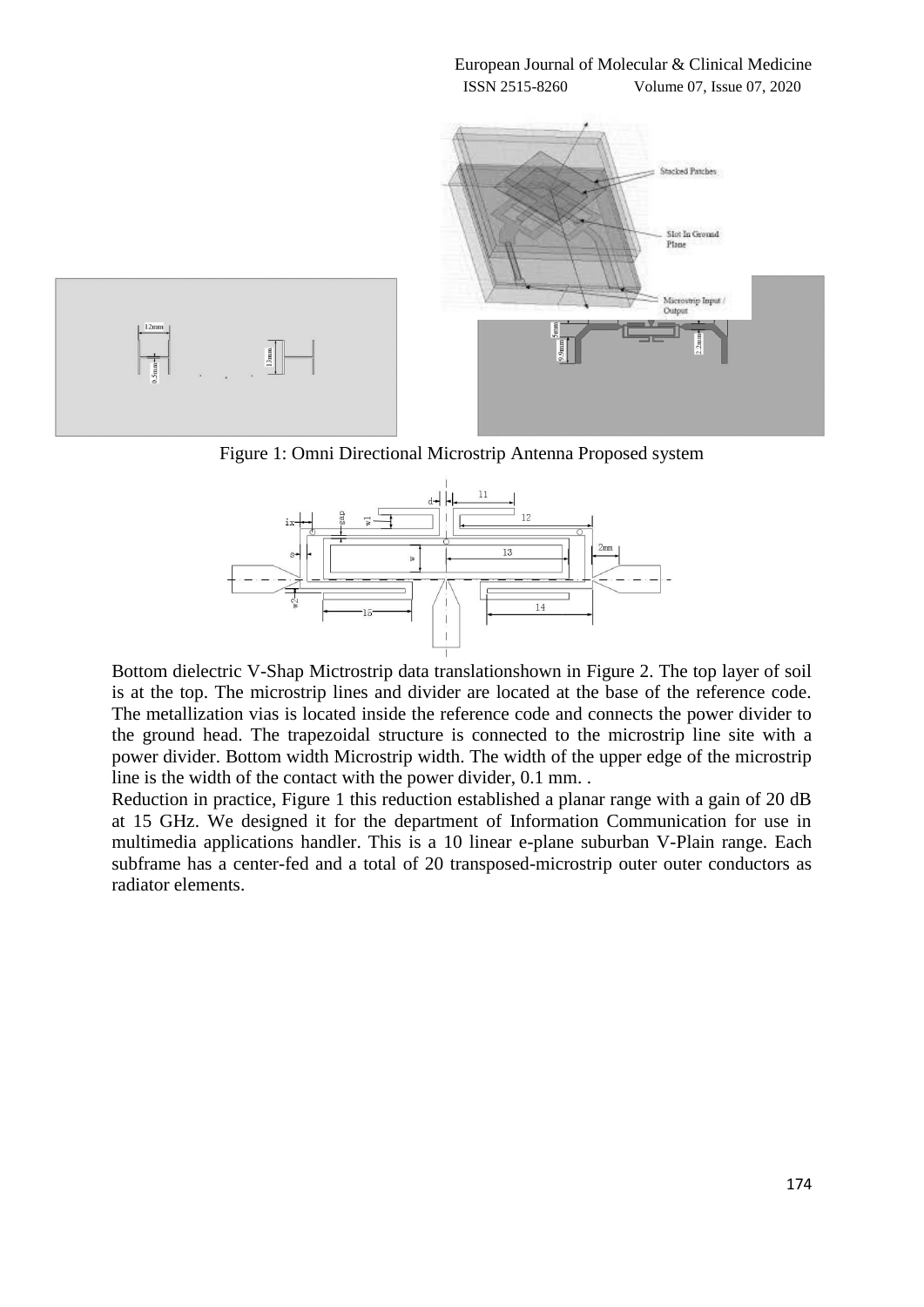

Figure 2:

The mid-horizontal excitation of the V-shaped exciter is 3.5 mm from the end of the microstrip line. This improves the shape of the paper slot, which effectively improves bandwidth, reduces reflection loss and improves the coupling efficiency of the antenna. . The H-slot coupled feed patch cells used in antennas have a wide bandwidth and small parasites. The radiation patch at the top of the antenna is fed through V-type slot in the middle ground plane. At the same time, due to the presence of intermediate planetary planes, the feed effect on the radiating element is effectively reduced. The antenna has band-pass filtering and can control the pass band range by tuning the feeder size and power divider respectively. Bilateral power divider to achieve filtration. Not only this, with the help of fire you can do welding PCA is a statistical procedure for finding the characteristics of a distributed dataset based on a total of 25 variants. When the multivariate distribution data set enters the X-Y coordinate

system in Figure 2, the PCA first detects the maximum variance of the original datasets. These data points are displayed on a new axis called the UV coordinate system. The direction of the U and V-axis are called the main factors. The linear array consists of unlimited elements, the number of which determines the bandwidth. The entire linear array can be fed centrally as a dipole with balanced excitation or eventually fed opposite the ground like a monopole.

#### **2. SIMULATION RESULTS**

Accept cluster head node activity only Send data from normal nodes to base station Location information to protect the cluster head node and power is not integrated into each packet. Finally, the compressed data is basically integrated into the base station.

X is the input image with M-rows and n-columns, represented by  $X = (x1, x2, ..., xm)$ . P is the linear transformation matrix, so  $P.X = (P1.X1, P2.X2, ..., Pm.Xm)$ . Therefore, the coverage matrix,

 $Cx = (1 / N-1) \sum (I = 0, I = 0) (n-1) / P(i, j) .X (i, j) / M)$ 

Large variant values are important because they match the interesting dynamics of smaller systems.

Different values represent the noise in these systems. Therefore, the consensus of the modified matrix Cx and y must meet the following requirements, i. Increase the signal by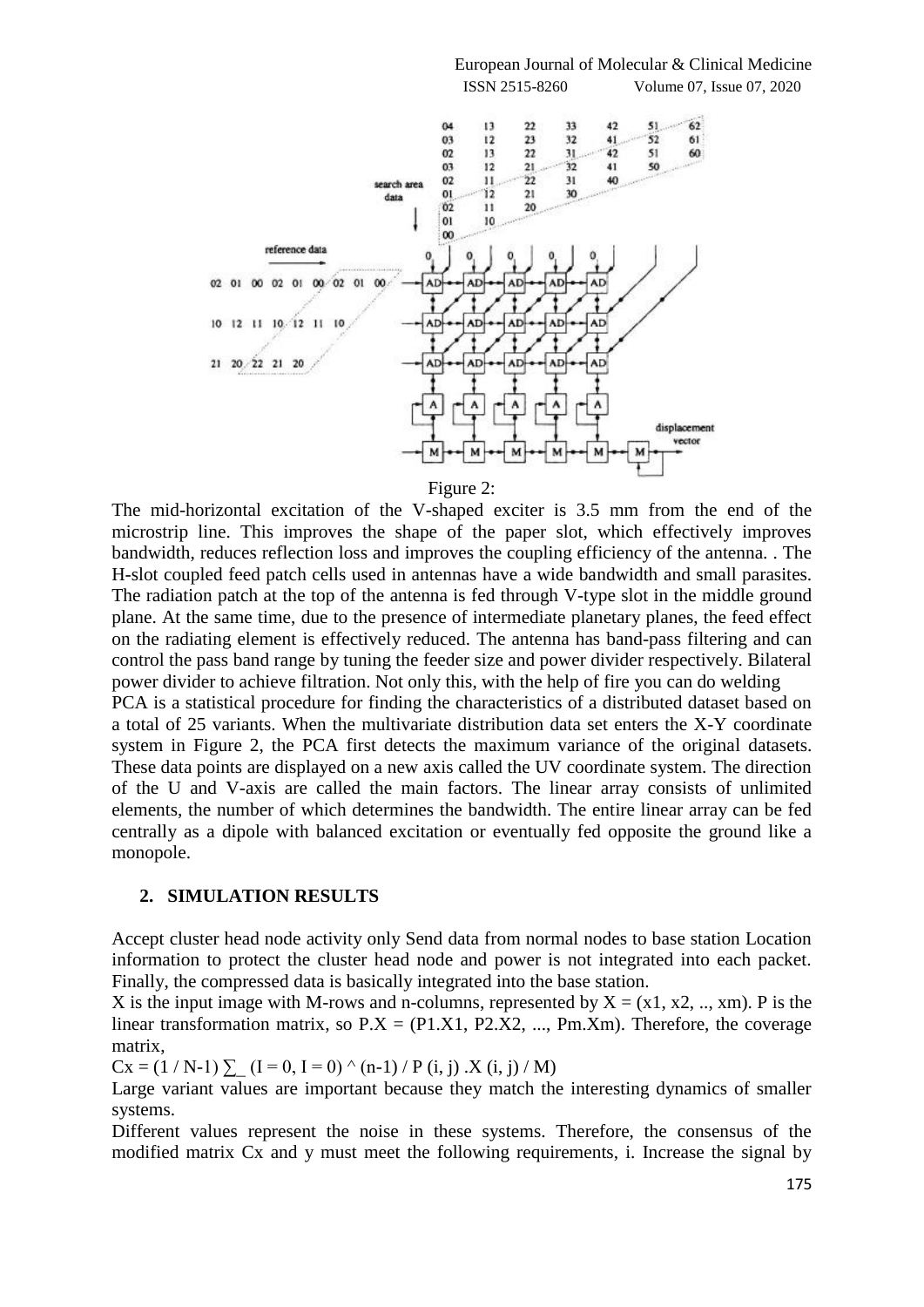increasing the diagonal entries, ii. Decrease the coefficient between variables by reducing offdiagonal entries. Further troubleshooting of the DUT indicates that these differences are due to the stress of the information being maintained due to the length of the controlled register at each stage of maintenance. Another project sine generator's IP center is located above the cosine gas. In this structure, the information point width is 8 bits, which is better than the target (step size) 0.01, and the yield width is 10 bits for better accuracy.

| Table 2 Device utilization of proposed model |           |
|----------------------------------------------|-----------|
| Used                                         | Available |
| 3256                                         | 1267      |
| 1290                                         | 876       |
| 10,270                                       | 11,456    |
| 15                                           | 15        |
| 3.5                                          | 3.5       |
| 10                                           | 20        |
|                                              |           |





 $-6$ 







176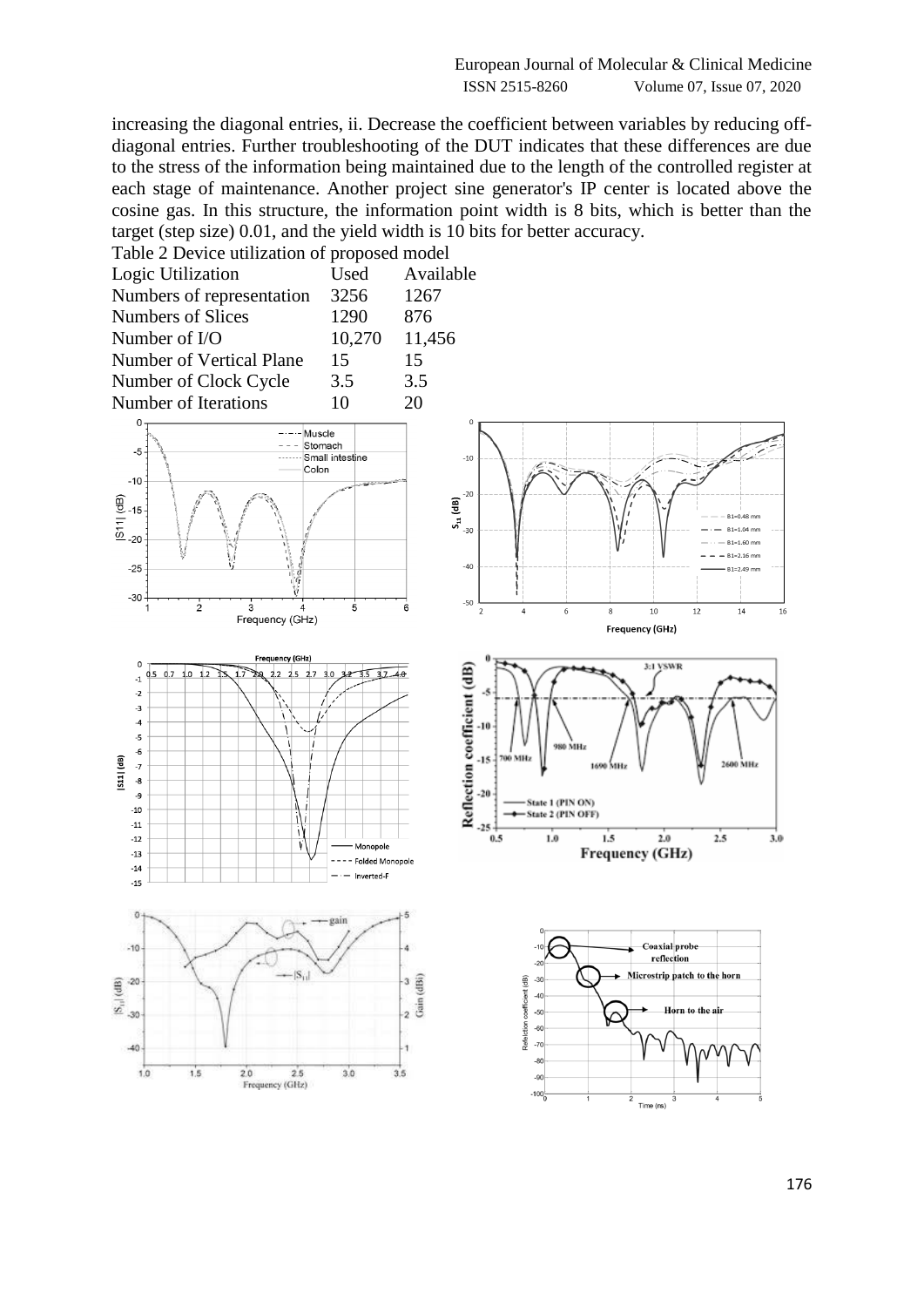## Figure 3: Matlab Simulation results of Multimedia wireless sensor data using our proposed model

This is confirmed for all binary hacking data points using a forced random test vector by executing the matlab calculation in a circle. The overall structure of the simulation model diagram shown in Figure 3. The dielectric surface is made of V-Shaped epoxy material with a parameter of Sr = 3.2 and a loss tangent of 0.05. Its size is  $40 \text{mm} \times 80 \text{mm}$  0.5mm. The size of the two parasites in reference code is 20 mm 20 mm, both symmetrical to the equator of antenna polarization. The patch edge and surface edge leave a gap of 0.5 mm. Figure 3 showed the simulation result of the far-field radiation patterns of the proposed filter-antenna at 3.5GHz. Obviously, the maximum radiation direction is above the radiator.

## **3. CONCLUSION**

This paper introduced the V-slot Omni directional coupled microstrip filter-antenna. During the design process, we use a bilateral power divider to achieve the filter performance of the antenna. Meanwhile, the V-slot coupling feed patch unit is used to achieve radiation performance. Through Matlab simulation and optimization, we can determine the most suitable antenna geometry. These antennas have the advantages of low cost, wide bandwidth, low reflection loss, high antenna coupling capacity, good antenna gain, easy integration with active circuits, small size, light weight and easy construction. Despite the many disadvantages of this filter antenna, it has excellent application value in modern wireless communication systems, and has various advantages. Microstrip version of previous colonial array antennas implemented using coaxial cable. The alternating connections (transfers) of the internal and external conductors of these previous series are characteristic of halfwavelength intervals in communication products corporation. The use of this method strengthens the validation of DSP based operations in a short period of time with high inclusion. Here, Matlab is used to generate some specific information improvement codes that are difficult to generate in Verlog. This is more than just completing Matlab's extended tests using a series of tests separated at different levels.

## **4. REFERENCES**

- [ 1] Sourabh Jain, Parimal Govani, Kamal B Poddar and A K Lal4, R M Parmar, Functional Verification of DSP based On-board VLSI Designs, 2016 International Conference on VLSI Systems, Architectures, Technology and Applications (VLSI-SATA), 978-1-5090-0033-3/16/\$31.00 ©2016 IEEE 978-1-5090-0033-3/16/\$31.00 ©2016 IEEE
- [ 2] Mithun R,Ganapathi Hegde, High Performance VLSI Architecture for 2-D DWT U sing Lifting Scheme, 978-1-4 799-7926-4/15/\$31.00©20 15 IEEE
- [ 3] K. Andra, C. Chakrabarti, and T Acharya, "A vlsi architecture for lifting-based forward and inverse wavelet transform," IEEE Trans. Signal Process., vol. 50, no. 4, pp. 966- 977, Apr 2019.
- [4] P-C.Tseng, C-THuang, and L.-G. Chen, "Generic ram-based architecture for two dimensional discreet wavelet transform with line based method," Proc. Asia-Pacific conf. Circuits Syst, vol. 2, pp. 363-366, 2018